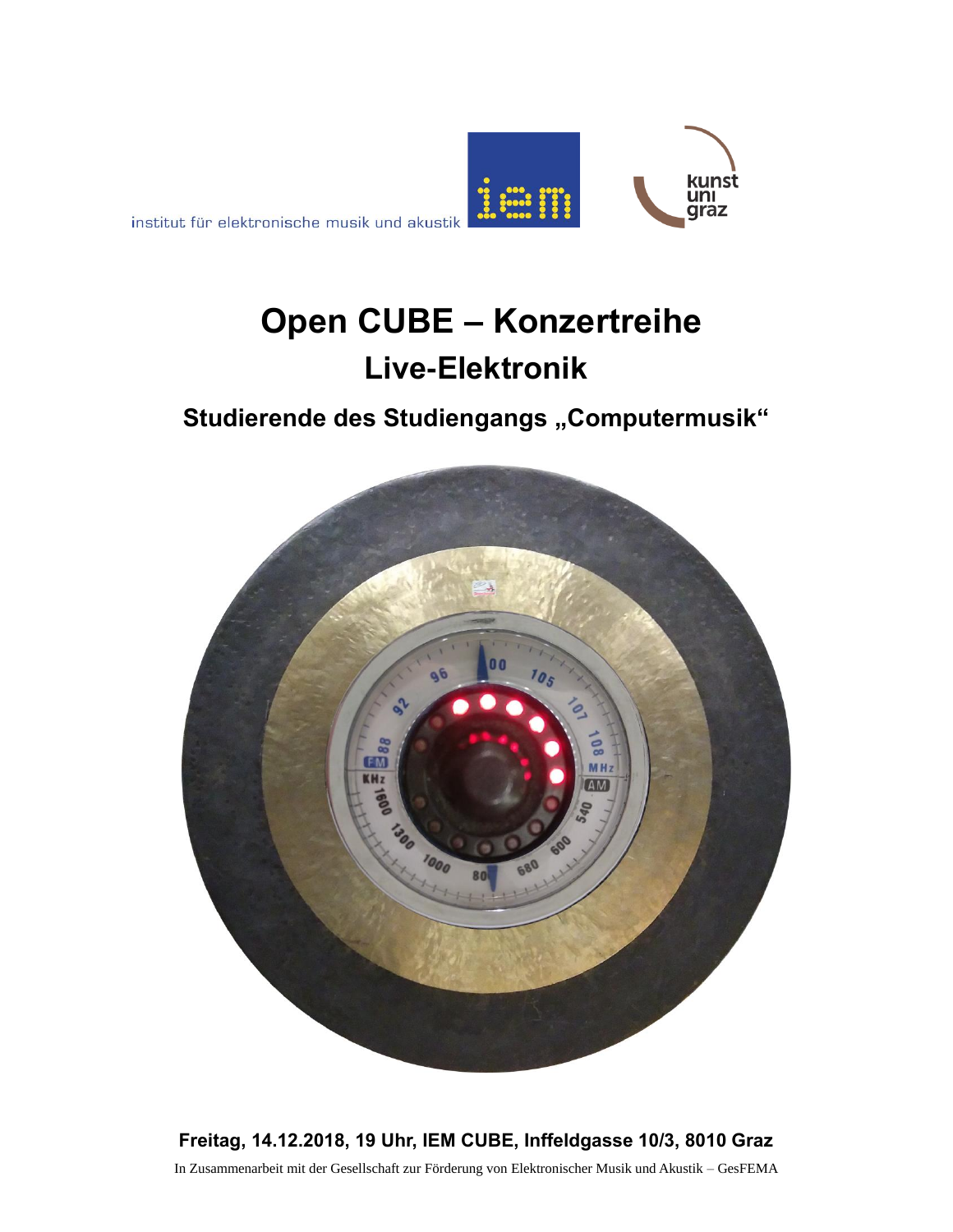Abschlusskonzert der Lehrveranstaltung "Live-Elektronik".

Studierende des Studiums "Computermusik" spielen Werke für und mit akustischen und elektronischen Instrumenten.

#### **Programm**

| <b>Feeding Space</b>                                                               | <b>Teonas Borsetto</b> | 2018 |
|------------------------------------------------------------------------------------|------------------------|------|
| For Digital Mixer, Audio Feedback, MIDI Controller<br>Alexandru Spanu, performance |                        |      |
| Disegni Invisibili                                                                 | Gianluca ladema        | 2018 |
| For Tamtam, Contact Microphones and Exciters<br>Teonas Borsetto, performance       |                        |      |
| <b>The Unhearable</b>                                                              | Alexandru Spanu        | 2018 |
| For two lamps, four radios and two phone chargers                                  |                        |      |
| Gianluca ladema, performance                                                       |                        |      |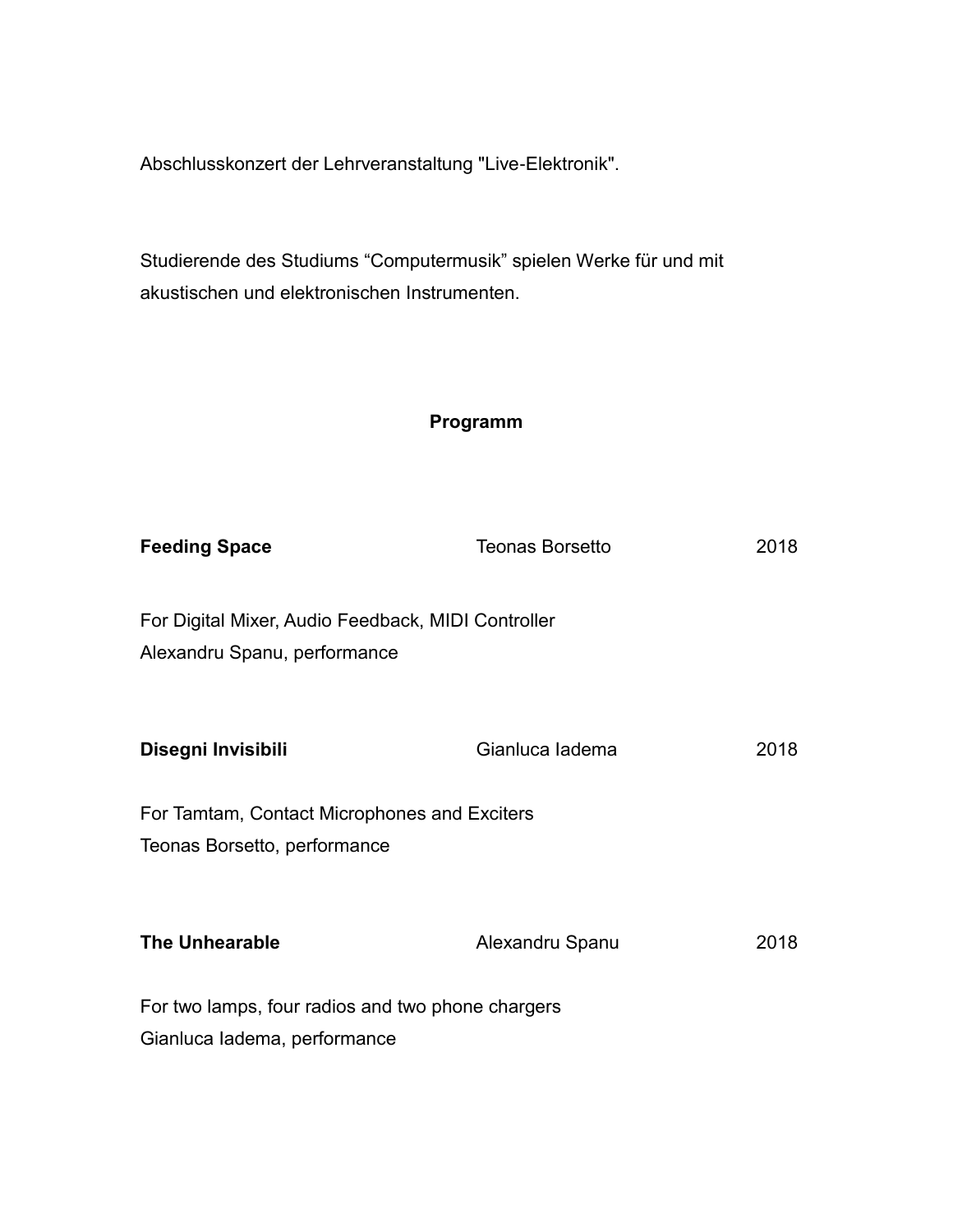## **Pendulum Music** Steve Reich 1968

For microphones, amplifiers speakers and Performers

Three, four or more microphones are suspended from the ceiling or from microphone boom stands by their cables so that they all hang the same distance from the floor and are all free to swing with a pendular motion. Each microphone's cable is plugged into an amplifier which is connected to a loudspeaker. Each microphone hangs a few inches directly above or next to its speaker.

Before the performance each amplifier is turned up just to the point where feedback occurs when a mike swings directly over or next to its speaker, but no feedback occurs as the mike swings to either side. This level on each amplifier is then marked for future reference and all amplifiers are turned down.

The performance begins with performers taking each mike, pulling it back like a swing, and then holding them while another performer turns up the amplifiers to their pre-marked levels. Performers then release all the microphones in unison. Thus, a series of feedback pulses are heard which will either be all in unison or not depending on the gradually changing phase relations of the different mike pendulums.

Performers then sit down to watch and listen to the process along with the rest of the audience.

The piece is ended sometime shortly after all mikes have come to rest and are feeding back a continuous tone by performers pulling out the power cords of the amplifiers.

Steve Reich 8/68 revised 5/73